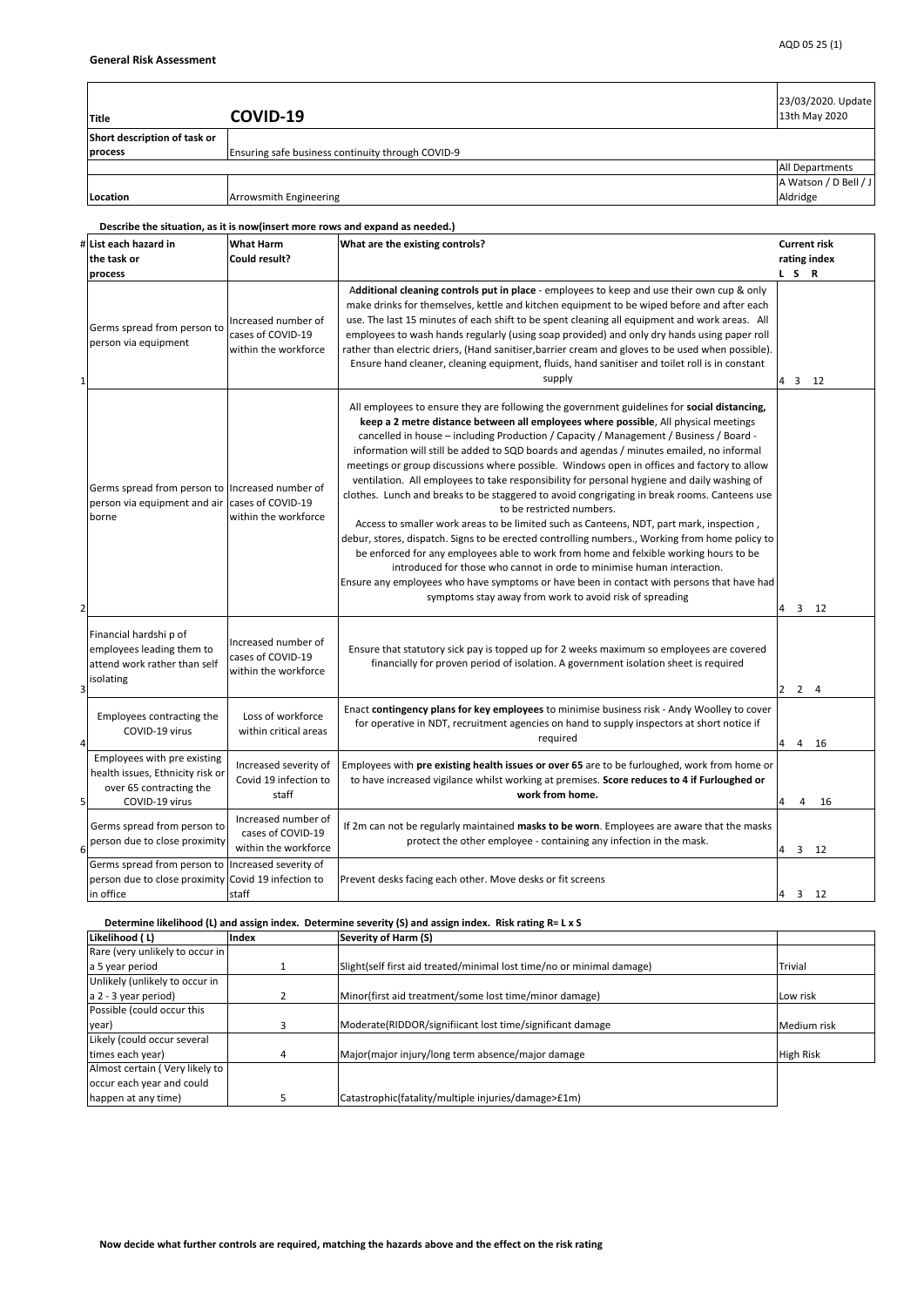(there may be no action required for ratings up to 6; ratings 8-15 require action;>15 must be stopped until the rating is reduced.

| Assessor's conclusions (Action points are prioritised below) |                         |                            |  |
|--------------------------------------------------------------|-------------------------|----------------------------|--|
| Urgent(days 1-2 weeks)                                       | Medium (few Weeks)      | Long term (months)         |  |
|                                                              | Projected cost: £10,000 |                            |  |
| Projected cost £20,000                                       |                         | <b>Projected cost: TBS</b> |  |

| What controls are rquired to reduce the risk further?                                                                                           |                  |
|-------------------------------------------------------------------------------------------------------------------------------------------------|------------------|
|                                                                                                                                                 | Date completed   |
|                                                                                                                                                 | longoing -       |
|                                                                                                                                                 | commenced March  |
| 1 Continuous anti bacterial cleaning of working areas daily and periodic (every 3 weeks) Deepclean of Buildings by external specialist (item 1) | 2020             |
|                                                                                                                                                 | on going - every |
|                                                                                                                                                 | Monday since     |
| 2 Weekly Covid -19 updates to all employees with latest government advice (item 1, 2 and 5)                                                     | March 2020       |
| 3 Homework as many employees as possible each week (new laptops and VPN) (item 1,2 and 5)                                                       | 25/03/2020       |
| 4 Move shifts to allow more room on each shift weekly (item 1, 2 and 5)                                                                         | 31/03/2020       |
| 5 New signs showing occupancy levels and more visual warnings (new versions avaialable and on order)                                            | <b>Ongoing</b>   |
| 6 New Government guidelines issued 12th May - check all in place                                                                                | ongoing          |
|                                                                                                                                                 | commenced April  |
| 7 Screen for desks in office. Move desks apart                                                                                                  | 2020 - ongoing   |
|                                                                                                                                                 | commenced April  |
| 8 lintroduction of 4 day week to reduce number of days at work and staggered start/finish times                                                 | 2020 - ongoing   |

Who might be affected All employees

 $\Gamma$ 

## **Department Manager (or other authorised person):**

I Authorise action to be taken as outlined in this assessment

I defer action on this assessment

and have the following comments

Signed

 **Information from this assessment should be communicated to all who are affected,**

 **Directly or indirectly, by this activity as well as those who may be affected in the future.**

**Those who are directly affected by this assessment should sign below to confirm that they read and understood it will comply with the safety precautions outlined and any related code of practice:**

| <b>Name</b> | Signature |
|-------------|-----------|
|             |           |